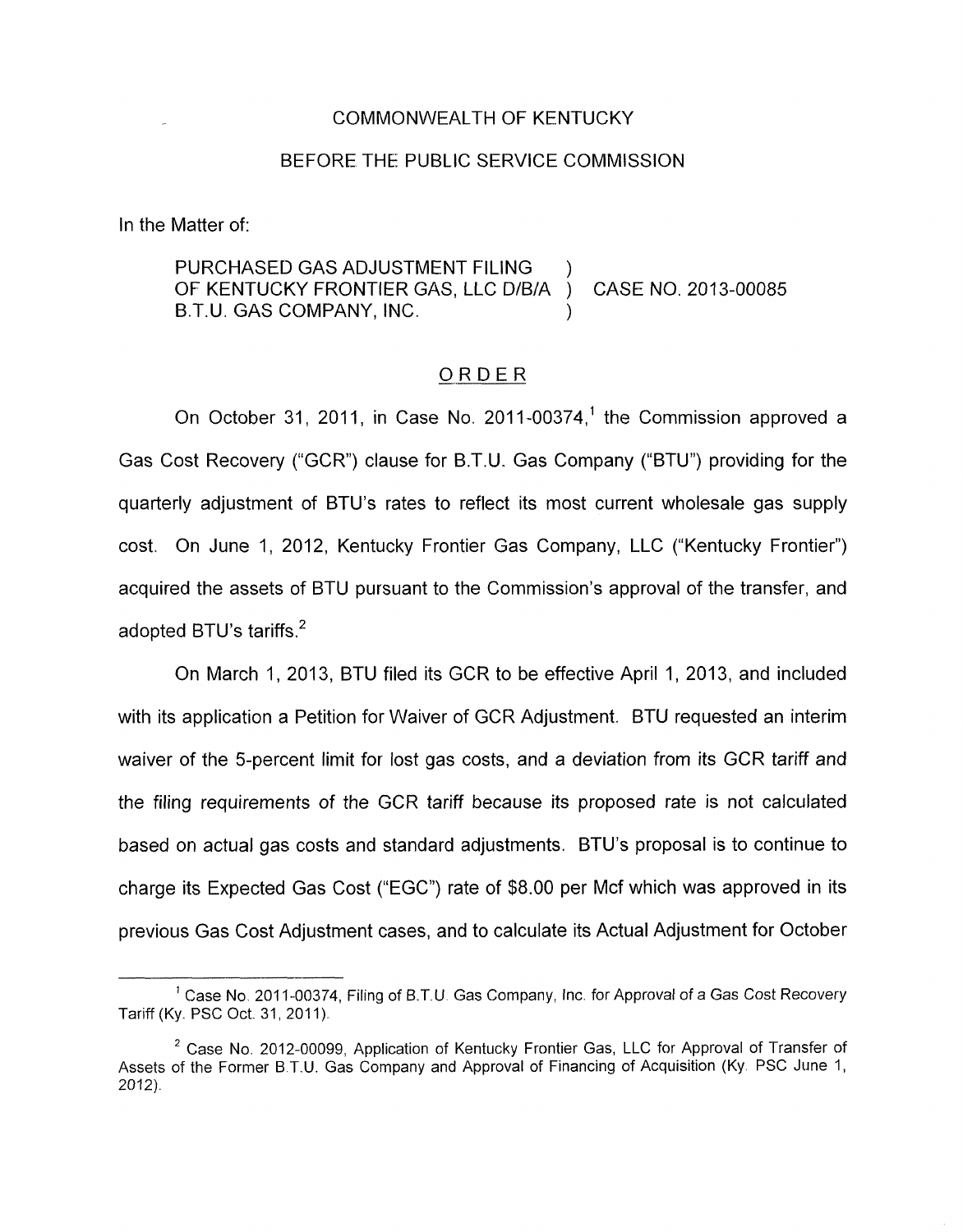through December 2012 using actual sales volumes as opposed to limiting Lost & Unaccounted for gas ("L&U") volumes to 5 percent.

In support of its request for waiver of the 5-percent limit on gas cost losses, BTU's application provided information concerning its L&U, which remains "unacceptably high" despite Kentucky Frontier's efforts to eliminate it. According to BTU's application, Kentucky Frontier has installed meters on numerous previously unmetered connections and had a block valve installed in the southern area of the BTU system which reduced the L&U in that area by approximately 15 Mcf per day. It reports that Kentucky Frontier is working with customers who have previously not allowed utility personnel on their property to eliminate losses, and is attempting to eliminate unmetered connections related to right-of-way claims which are the subject of ongoing litigation in Magoffin County. Despite the fact that its losses have been reduced significantly by its efforts to eliminate L&U and theft, Kentucky Frontier maintains that its losses remain well over 5 percent; Kentucky Frontier reports that for October, November, and December its losses were 33 percent, 18 percent, and 16 percent, respectively. Kentucky Frontier estimates the losses will remain well over the 5 percent ordinarily flowed through the GCR mechanism.

BTU provided with its GCR application, for example purposes only, a sample calculation of its EGC including its actual 40 percent line loss for the 12-month period ending December 31, 2012. Correcting BTU's sample calculation to include actual purchase volumes of 44,517 Mcf produces an EGC of \$6.9025 per Mcf. For informational purposes, BTU also provided an EGC calculation based on the standard methodology of excluding all L&U volumes over 5 percent, which results in an EGC of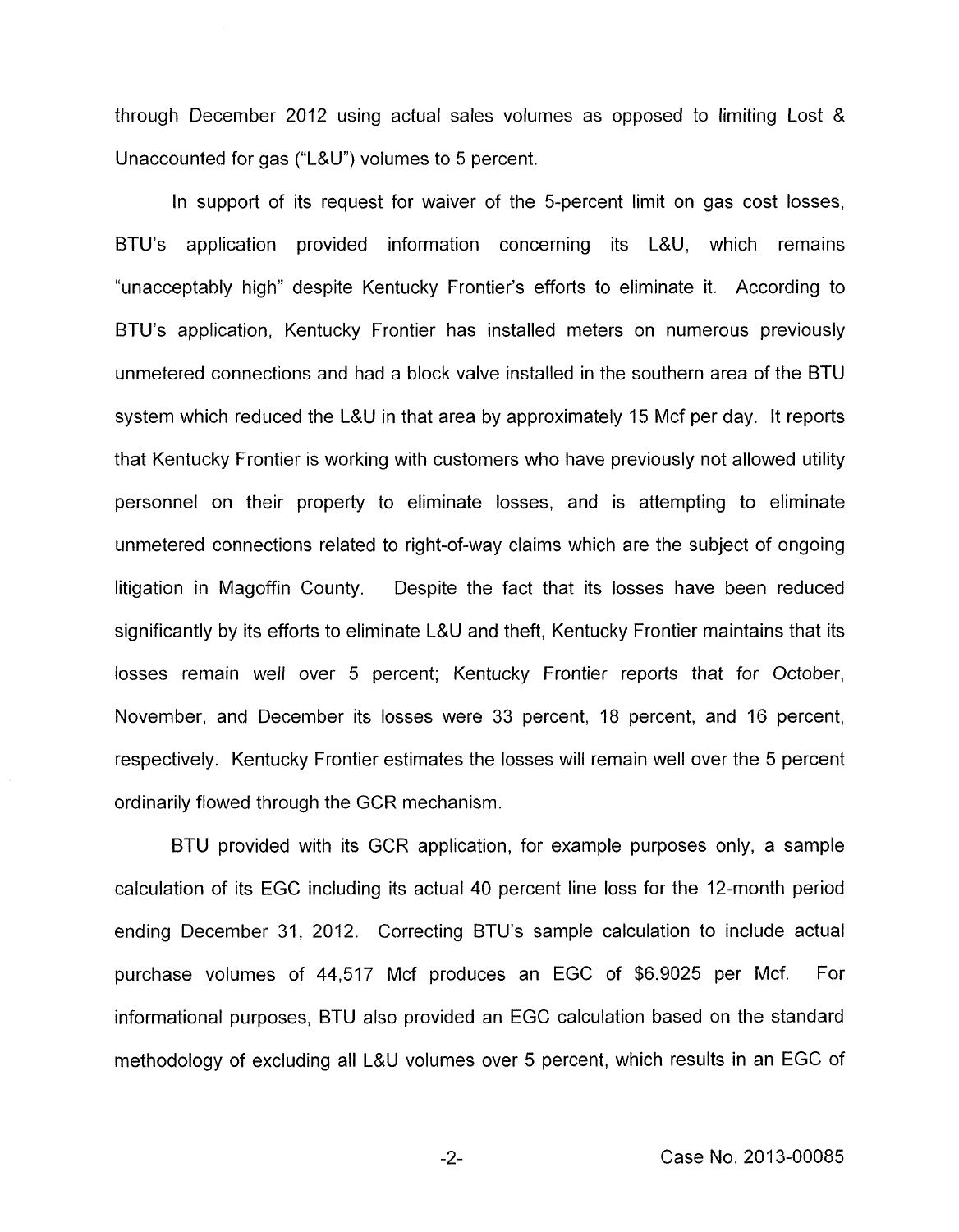\$4.3291 per Mcf. Similarly, BTU provided an AA calculation for informational purposes only which showed the effect of limiting gas cost recovery through the AA to 5-percent L&U volumes. Due to the actual line losses experienced in October through December 2012, excluding losses in excess of 5 percent would result in a current quarter AA of (\$1,5640) per Mcf. BTU states that if it is not able to recover the additional gas cost represented by the L&U volumes, there will be a negative impact on Kentucky Frontier's financial condition, and may threaten its ability to pay gas supply cost and to supply gas to BTU's customers.

BTU is proposing to deviate from the GCR tariff in its calculation and from the filing requirements of its GCR by continuing to use an \$8.00 per Mcf EGC rate for the quarter beginning April 1, 2013. The deviation from limiting L&U to 5 percent is reflected in the AA calculation as well, which is calculated to recover all of its gas cost for the months October through December 2012 as opposed to limiting gas cost losses to 5 percent. BTU states that approval of the requested GCR methodology will allow Kentucky Frontier to immediately begin to recover a greater portion of its actual gas cost from prior months' under-billings over the next several quarters.

After reviewing the record in this case, and being otherwise sufficiently advised, the Commission finds that:

1. BTU's request for a deviation from its GCR tariff by continuing its \$8.00 per Mcf EGC is not reasonable given its progress in reducing its system line loss to 40 percent for the 12 months ended December 31, 2012, and the relatively low gas prices it has achieved for its gas supply. Approving an \$8.00 per Mcf would have the effect of collecting \$212,192 from its customers based on 2012 sales volumes (\$8.00 X 26,524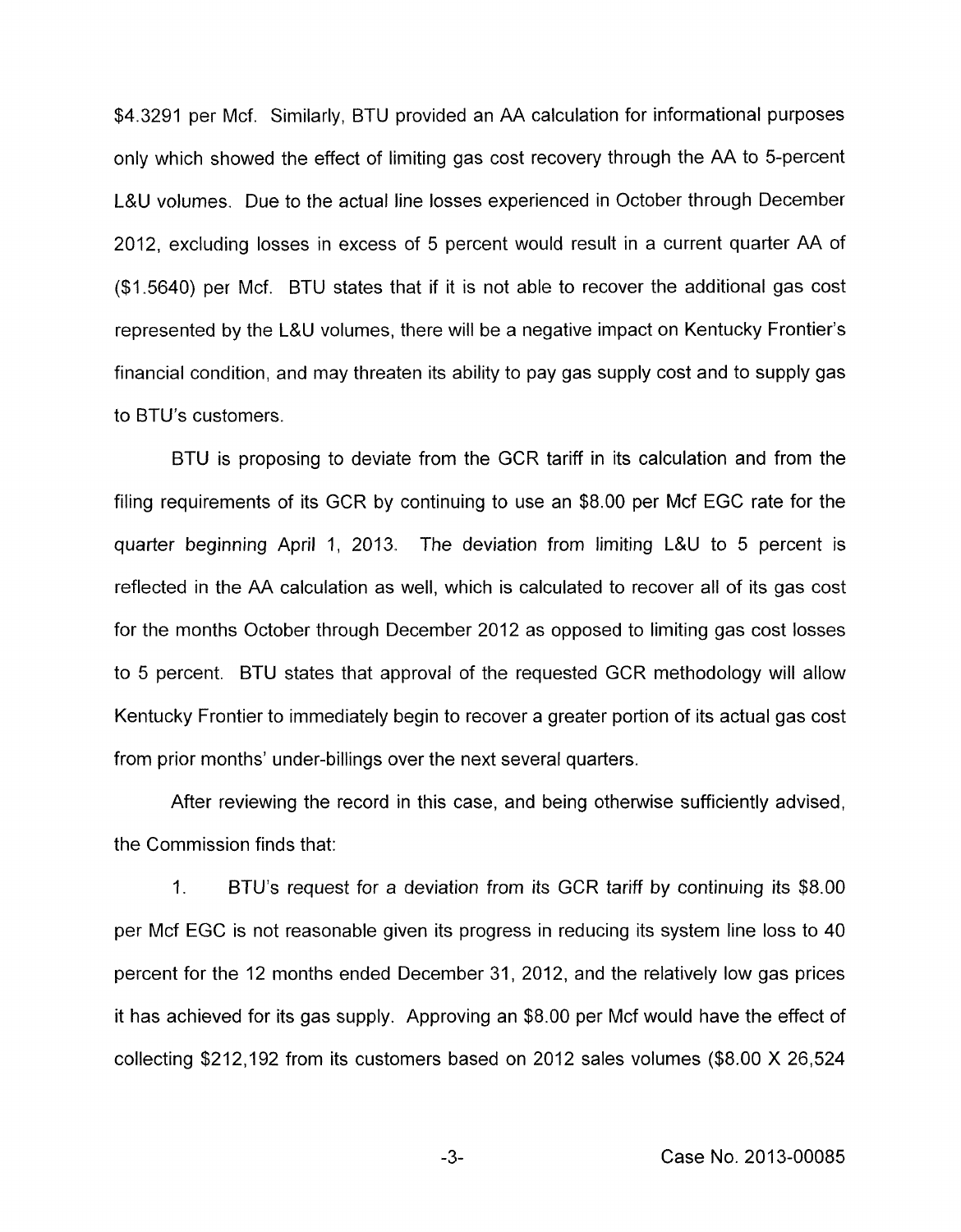Mcf) when the projected 12-month gas cost based on expected supplier rates is only \$183,081. BTU's gas cost should therefore be calculated based on actual 40-percent line loss, which produces an EGC of \$6.9025 per Mcf. This calculation is shown below:

| <b>Total Expected Cost of Purchases</b>              | \$183,081 |
|------------------------------------------------------|-----------|
| Divided by Mcf Purchases                             | 44,517    |
| = Average Expected Cost per Mcf Purchased            | \$4.1126  |
| x Allowable Mcf Purchases (actual line loss)         | 44,517    |
| = Total Expected Gas Cost                            | \$183.081 |
| Divided by Sales for the 12 months ending 12/31/2012 | 26,524    |
| = Expected Gas Cost/Mcf                              | \$6.9025  |

The EGC of \$6.9025 per Mcf is a decrease of \$1.0975 per Mcf from the previous EGC of \$8.00 per Mcf. Any future request for deviation from BTU's GCR tariff in passing through line loss greater than 5 percent should include information concerning Kentucky Frontier's efforts to decrease the incidence of gas loss on the BTU system.

2. BTU's request to recover its actual cost of gas through the AA as opposed to reducing gas cost recovery by imposing a 5-percent L&U limit is reasonable and should be approved. BTU's current AA is (\$1.2534) per Mcf. BTU's total AA is \$.0254 per Mcf, a decrease of \$1.2534 per Mcf from the previous total AA of \$1.2788 per Mcf.

3. BTU's GCR is \$6.9279 per Mcf, which represents a decrease of \$2.3509 per Mcf from its previous gas cost rate of \$9.2788 per Mcf.

# IT IS THEREFORE ORDERED that:

- $1.15$ The rates proposed by BTU are denied.
- 2. BTU shall be granted a waiver of the 5-percent limit for L&U costs.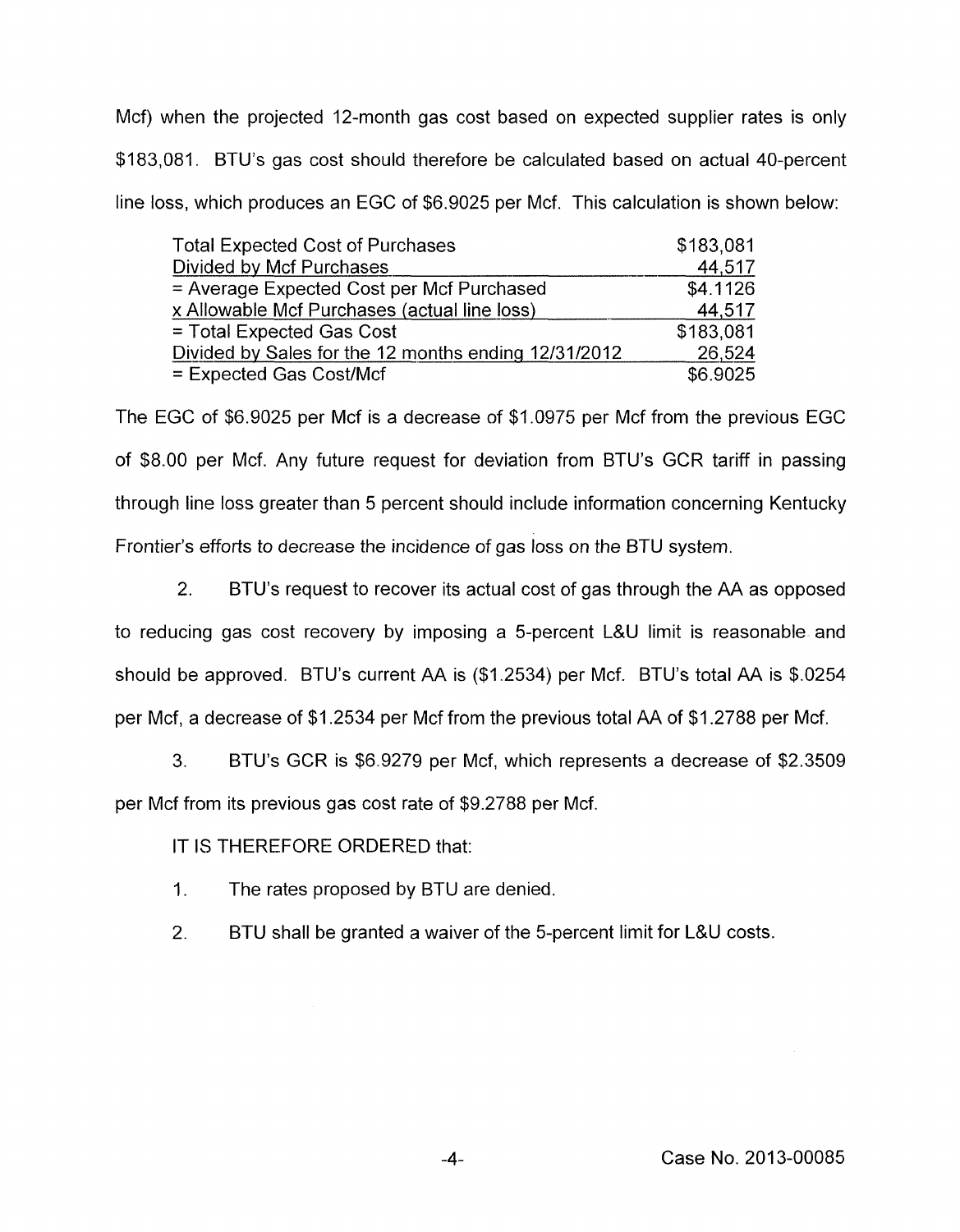3. BTU shall be granted a deviation from its GCR tariff and its filing requirements and standard methodologies as they pertain to the calculation of the EGC and the AA, as specifically outlined herein.

**4.** In any future request for similar deviations, BTU shall include sufficient information for the Commission to determine its progress in addressing excessive gas losses. The rates in the Appendix, attached hereto and incorporated herein, are approved for service rendered on and after April 1, 2013.

5. Within 20 days of the date of this Order, BTU shall file with this Commission, using the Commission's electronic Tariff Filing System, revised tariff sheets setting out the rates approved herein and reflecting that they were approved pursuant to this Order.

By the Commission



utive Director

Case No. 2013-00085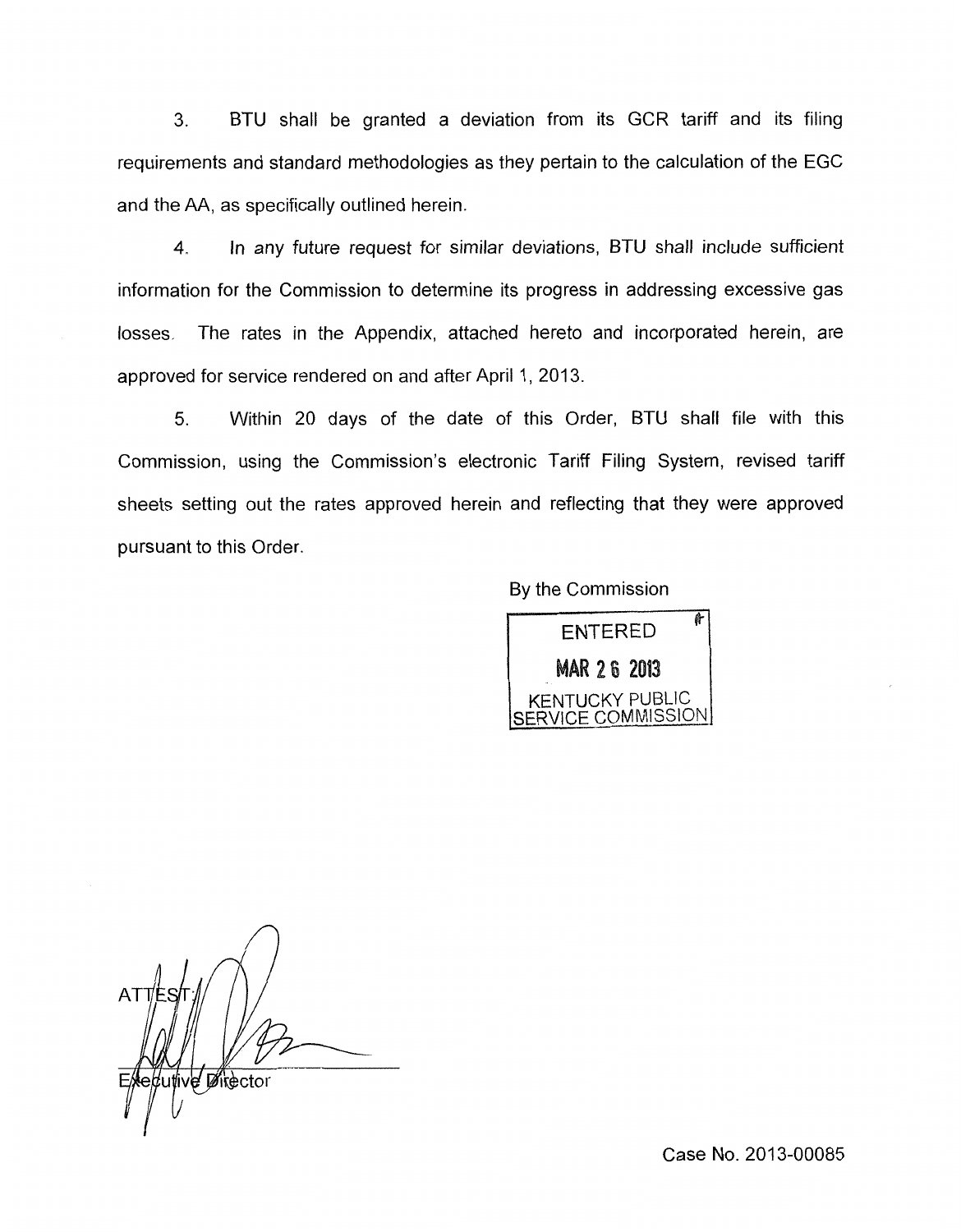## APPENDIX

# APPENDIX TO AN ORDER OF THE KENTUCKY PUBLIC SERVICE **COMMISSION IN CASE NO. 2013-00085 DATED MAR 2 6 2013**

The following rates and charges are prescribed for the customers in the area formerly served by B.T.U. Gas Company, Inc. and now served by Kentucky Frontier Gas Company, LLC. All other rates and charges not specifically mentioned herein shall remain the same as those in effect under authority of this Commission prior to the effective date of this Order.

## RATE SCHEDULES

|                                        | <b>Gas Cost</b><br>Recovery |                      |                       |
|----------------------------------------|-----------------------------|----------------------|-----------------------|
|                                        | <b>Base Rate</b>            | Rate                 | <b>Total Rate</b>     |
| First Mcf (Minimum Bill)<br>Over 1 Mcf | \$3.9000<br>\$2.9700        | \$6.9279<br>\$6.9279 | \$10.8279<br>\$9.8979 |